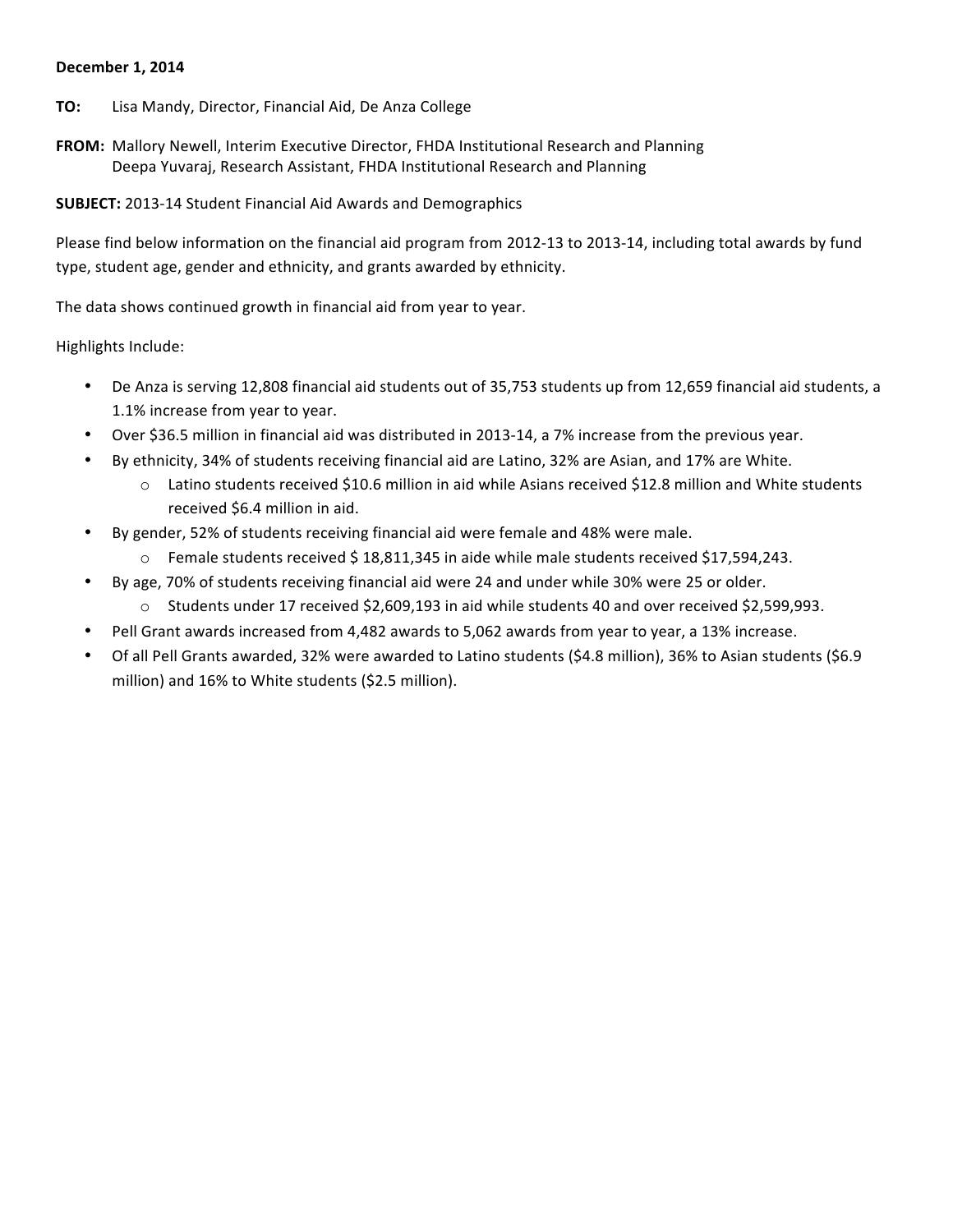## End of Term Financial Aid Comparisons - 2012-13 to 2013-14

## De Anza College

|                                              | <b>Annual 2012-2013</b>                               |        | <b>Annual 2013-2014</b> |                 |                                    |              |  |
|----------------------------------------------|-------------------------------------------------------|--------|-------------------------|-----------------|------------------------------------|--------------|--|
|                                              | <b>Students</b><br><b>Aid Amount</b><br><b>Awards</b> |        |                         | <b>Students</b> | <b>Awards</b><br><b>Aid Amount</b> |              |  |
| <b>Deanza Total</b>                          | 12,659                                                | 41,368 | \$34,218,803            | 12,808          | 41,984                             | \$36,569,677 |  |
| <b>Board of Governors (BOG)</b>              | 12,404                                                | 31,465 | \$10,037,302            | 12,484          | 32,348                             | \$10,379,084 |  |
| <b>Enrollment Fee Waiver Total</b>           |                                                       |        |                         |                 |                                    |              |  |
| BOGW - Method A-1 based on                   | 75                                                    | 160    | \$43,281                | 24              | 37                                 | \$7,651      |  |
| TANF recipient status                        |                                                       |        |                         |                 |                                    |              |  |
| BOGW - Method A-2 based on SSI               | 295                                                   | 1,010  | \$266,297               | 274             | 954                                | \$246,198    |  |
| recipient status                             |                                                       |        |                         |                 |                                    |              |  |
| BOGW - Method A-3 based on                   | 3                                                     | 5      | \$1,380                 | $\mathbf{1}$    | 4                                  | \$1,892      |  |
| general assistance recipient status          |                                                       |        |                         |                 |                                    |              |  |
| BOGW - Method B based on<br>income standards | 2,153                                                 | 4,758  | \$1,367,690             | 1,709           | 4,025                              | \$1,102,154  |  |
| BOGW - Method C based on                     |                                                       |        |                         |                 |                                    |              |  |
| financial need                               | 9,886                                                 | 25,530 | \$8,358,251             | 10,491          | 27,323                             | \$9,019,872  |  |
| Fee Waiver - Dependent of                    |                                                       |        |                         |                 |                                    |              |  |
| (children) deceased or disabled              | $\overline{2}$                                        | 2      | \$403                   | 3               | 5                                  | \$1,317      |  |
| Veteran                                      |                                                       |        |                         |                 |                                    |              |  |
| <b>Grants Total</b>                          | 4,627                                                 | 6,722  | \$16,688,613            | 5,102           | 6,816                              | \$18,445,090 |  |
| Cal Grant B                                  | 739                                                   | 739    | \$890,336               | 725             | 725                                | \$894,238    |  |
| Cal Grant C                                  | 28                                                    | 28     | \$8,845                 | 24              | 24                                 | \$9,529      |  |
| <b>CARE Grant</b>                            | 15                                                    | 15     | \$7,500                 | 3               | 3                                  | \$3,000      |  |
| Chafee Grant                                 | 20                                                    | 20     | \$49,160                | 7               | $\overline{7}$                     | \$14,997     |  |
| <b>EOPS Grant</b>                            |                                                       |        |                         | 171             | 171                                | \$51,500     |  |
| Other grant: institutional source            | 601                                                   | 601    | \$245,600               |                 |                                    |              |  |
| Other grant: non-institutional               |                                                       |        |                         |                 |                                    |              |  |
| source                                       | 15                                                    | 15     | \$41,555                | 13              | 13                                 | \$29,132     |  |
| Pell Grant                                   | 4,482                                                 | 4,482  | \$15,114,449            | 5,062           | 5,062                              | \$17,034,494 |  |
| SEOG (Supplemental Educational               |                                                       |        |                         |                 |                                    |              |  |
| <b>Opportunity Grant)</b>                    | 822                                                   | 822    | \$331,168               | 811             | 811                                | \$408,200    |  |
| <b>Loans Total</b>                           | 1,215                                                 | 1,954  | \$6,696,513             | 1,190           | 1,981                              | \$6,907,000  |  |
| Federal Direct Student Loan -                |                                                       |        |                         |                 |                                    |              |  |
| subsidized                                   | 1,134                                                 | 1,134  | \$3,538,253             | 1,114           | 1,114                              | \$3,473,644  |  |
| Federal Direct Student Loan -                | 797                                                   | 797    | \$2,922,296             | 840             | 840                                | \$3,176,357  |  |
| unsubsidized                                 |                                                       |        |                         |                 |                                    |              |  |
| Other loan: non-institutional                | 19                                                    | 19     | \$213,013               | 22              | 22                                 | \$212,938    |  |
| source                                       |                                                       |        |                         |                 |                                    |              |  |
| PLUS loan: parent loan for                   | 4                                                     | 4      | \$22,951                | 5               | 5                                  | \$44,061     |  |
| undergraduate student                        |                                                       |        |                         |                 |                                    |              |  |
| <b>Scholarship Total</b>                     | 515                                                   | 573    | \$508,642               | 562             | 607                                | \$503,773    |  |
| Scholarship: institutional source            | 273                                                   | 281    | \$157,570               | 430             | 446                                | \$243,309    |  |
| Scholarship: non-institutional               | 256                                                   | 265    | \$326,322               | 134             | 137                                | \$238,339    |  |
| source                                       |                                                       |        |                         |                 |                                    |              |  |
| Scholarship: Osher Scholarship               | 27                                                    | 27     | \$24,750                | 24              | 24                                 | \$22,125     |  |
| <b>Work Study Total</b>                      | 112                                                   | 654    | \$287,733               | 116             | 232                                | \$334,730    |  |
| Federal Work Study (FWS) (Federal            | 112                                                   | 327    | \$215,753               | 116             | 116                                | \$251,024    |  |
| share)<br>Other Work Study and matching      |                                                       |        |                         |                 |                                    |              |  |
| funds                                        | 112                                                   | 327    | \$71,980                | 116             | 116                                | \$83,706     |  |
|                                              |                                                       |        |                         |                 |                                    |              |  |

Source: CCCCO; Report Run Date As Of : 11/3/2014 10:47:17 AM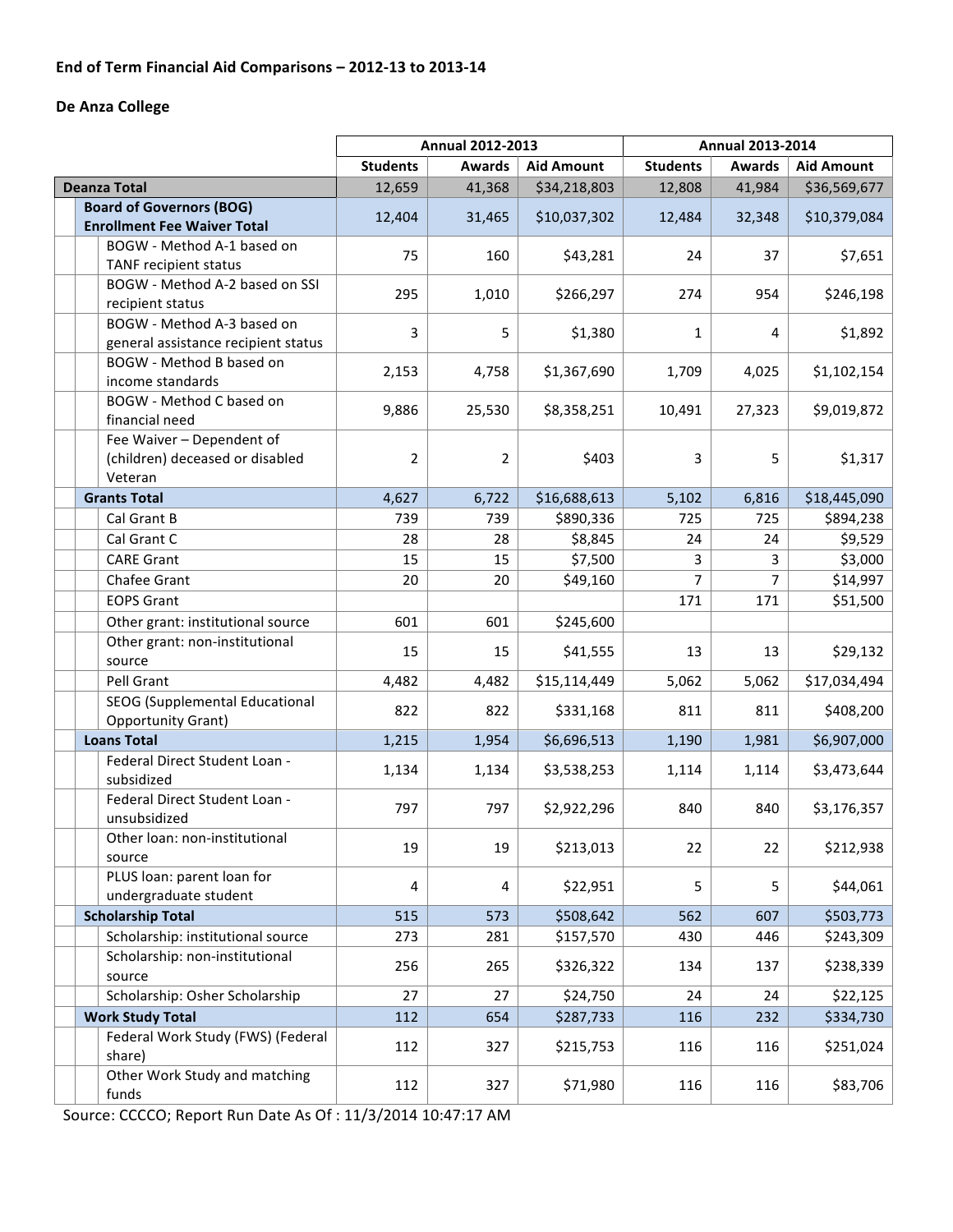# **By Age**

|                     | <b>Annual 2013-2014</b> |                    |                   |  |
|---------------------|-------------------------|--------------------|-------------------|--|
|                     | <b>Student Count</b>    | <b>Award Count</b> | <b>Aid Amount</b> |  |
| <b>Deanza Total</b> | 12,808                  | 41,984             | \$36,569,677      |  |
| 1 to 17             | 646                     | 2,688              | \$2,609,193       |  |
| 18 & 19             | 3,677                   | 13,892             | \$12,827,211      |  |
| 20 to 24            | 4,643                   | 13,814             | \$10,960,727      |  |
| 25 to 29            | 1,800                   | 5,089              | \$4,242,986       |  |
| 30 to 34            | 789                     | 2,397              | \$2,358,159       |  |
| 35 to 39            | 360                     | 1,065              | \$971,408         |  |
| 40 to 49            | 489                     | 1,615              | \$1,440,094       |  |
| $50 +$              | 404                     | 1,424              | \$1,159,899       |  |

## **By Ethnicity**

|              |                                | <b>Annual 2013-2014</b> |                    |                   |  |
|--------------|--------------------------------|-------------------------|--------------------|-------------------|--|
|              |                                | <b>Student Count</b>    | <b>Award Count</b> | <b>Aid Amount</b> |  |
| Deanza Total |                                | 12,808                  | 41,984             | \$36,569,677      |  |
|              | African-American               | 757                     | 2,542              | \$2,674,241       |  |
|              | American Indian/Alaskan Native | 19                      | 52                 | \$21,270          |  |
|              | Asian                          | 4,071                   | 14,058             | \$12,863,113      |  |
|              | Filipino                       | 727                     | 2,278              | \$1,703,483       |  |
|              | Hispanic                       | 4,350                   | 13,862             | \$10,680,555      |  |
|              | Multi-Ethnicity                | 586                     | 1,864              | \$1,810,183       |  |
|              | Pacific Islander               | 53                      | 167                | \$145,227         |  |
|              | Unknown                        | 80                      | 264                | \$179,123         |  |
|              | White Non-Hispanic             | 2,165                   | 6,897              | \$6,492,482       |  |

## **By Gender**

|              |         | <b>Annual 2013-2014</b> |                    |                   |
|--------------|---------|-------------------------|--------------------|-------------------|
|              |         | <b>Student Count</b>    | <b>Award Count</b> | <b>Aid Amount</b> |
| Deanza Total |         | 12,808                  | 41,984             | \$36,569,677      |
|              | Female  | 6,625                   | 21,607             | \$18,811,345      |
|              | Male    | 6,122                   | 20,195             | \$17,594,243      |
|              | Unknown | 61                      | 182                | \$164,089         |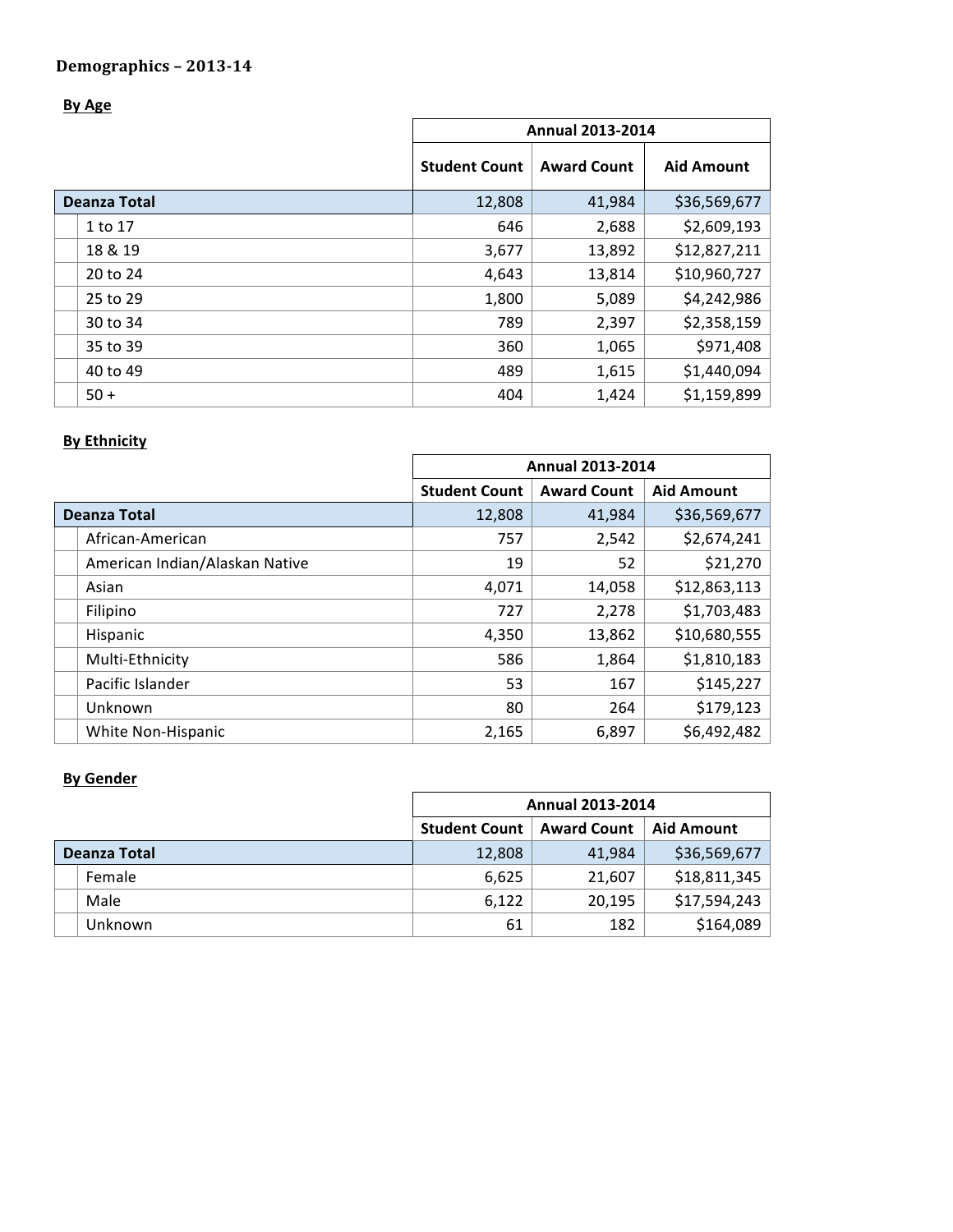## **Grants by Ethnicity – 2012-13 and 2013-14**

|                      |                                            |                       | <b>Annual 2012-2013</b> |                  | <b>Annual 2013-2014</b> |                |                |                   |
|----------------------|--------------------------------------------|-----------------------|-------------------------|------------------|-------------------------|----------------|----------------|-------------------|
|                      |                                            | <b>Student</b>        | Award                   | <b>Student</b>   | Award                   |                |                |                   |
|                      |                                            |                       | count                   | Count            | <b>Aid Amount</b>       | Count          | Count          | <b>Aid Amount</b> |
| <b>De Anza Total</b> |                                            | 4,627                 | 6,722                   | \$16,688,613     | 5,102                   | 6,816          | \$18,445,090   |                   |
|                      | <b>Grants Total</b>                        |                       | 4,627                   | 6,722            | \$16,688,613            | 5,102          | 6,816          | \$18,445,090      |
|                      | <b>Cal Grant B Total</b>                   |                       | 739                     | 739              | \$890,336               | 725            | 725            | \$894,238         |
|                      |                                            | African-American      | 32                      | 32               | \$37,561                | 30             | 30             | \$36,456          |
|                      | American                                   | Indian/Alaskan Native | 3                       | 3                | \$3,315                 |                |                |                   |
|                      | Asian                                      |                       | 426                     | 426              | \$537,263               | 398            | 398            | \$511,627         |
|                      | Filipino                                   |                       | 17                      | 17               | \$16,447                | 20             | 20             | \$20,974          |
|                      | Hispanic                                   |                       | 172                     | 172              | \$193,961               | 194            | 194            | \$224,649         |
|                      | Multi-Ethnicity                            |                       | 24                      | 24               | \$25,777                | 18             | 18             | \$22,095          |
|                      | Pacific Islander                           |                       | $\overline{2}$          | $\overline{2}$   | \$2,087                 | 3              | 3              | \$2,701           |
|                      | Unknown                                    |                       | 3                       | 3                | \$2,455                 | 3              | 3              | \$3,069           |
|                      |                                            | White Non-Hispanic    | 60                      | 60               | \$71,470                | 59             | 59             | \$72,667          |
|                      | <b>Cal Grant C Total</b>                   |                       | 28                      | 28               | \$8,845                 | 24             | 24             | \$9,529           |
|                      |                                            | African-American      | 3                       | 3                | \$1,072                 | 4              | 4              | \$1,412           |
|                      | Asian                                      |                       | 6                       | $\boldsymbol{6}$ | \$1,641                 | $\overline{4}$ | 4              | \$1,551           |
|                      | Filipino                                   |                       | $\mathbf{1}$            | $\mathbf{1}$     | \$137                   |                |                |                   |
|                      | Hispanic                                   |                       | 12                      | 12               | \$3,670                 | 10             | 10             | \$4,149           |
|                      |                                            | White Non-Hispanic    | $\boldsymbol{6}$        | 6                | \$2,325                 | 6              | 6              | \$2,417           |
|                      | <b>CARE Grant Total</b>                    |                       | 15                      | 15               | \$7,500                 | $\overline{3}$ | 3              | \$3,000           |
|                      |                                            | African-American      | 4                       | 4                | \$2,000                 | $\mathbf{1}$   | $\mathbf{1}$   | \$1,000           |
|                      | Asian                                      |                       | $\mathbf 1$             | $\mathbf{1}$     | \$500                   |                |                |                   |
|                      | Hispanic                                   |                       | 10                      | 10               | \$5,000                 | $\overline{2}$ | $\overline{2}$ | \$2,000           |
|                      | <b>Chafee Grant Total</b>                  |                       | 20                      | 20               | \$49,160                | $\overline{7}$ | $\overline{7}$ | \$14,997          |
|                      |                                            | African-American      | 5                       | 5                | \$11,664                |                |                |                   |
|                      | Asian                                      |                       | 3                       | 3                | \$8,332                 | $\mathbf{1}$   | $\mathbf{1}$   | \$1,666           |
|                      | Filipino                                   |                       |                         |                  |                         | $\mathbf 1$    | $\mathbf{1}$   | \$5,000           |
|                      | Hispanic                                   |                       | 7                       | 7                | \$20,832                | $\overline{3}$ | 3              | \$4,998           |
|                      | Multi-Ethnicity                            |                       | $\mathbf{1}$            | $\mathbf{1}$     | \$1,666                 | $\mathbf{1}$   | $\mathbf{1}$   | \$1,667           |
|                      |                                            | White Non-Hispanic    | 4                       | 4                | \$6,666                 | 1              | $\mathbf{1}$   | \$1,666           |
|                      | <b>EOPS Grant Total</b>                    |                       |                         |                  |                         | 171            | 171            | \$51,500          |
|                      |                                            | African-American      |                         |                  |                         | $\overline{3}$ | 3              | \$900             |
|                      | Asian                                      |                       |                         |                  |                         | 125            | 125            | \$37,700          |
|                      | Hispanic                                   |                       |                         |                  |                         | 20             | 20             | \$6,000           |
|                      | Multi-Ethnicity                            |                       |                         |                  |                         | 2              | $\overline{2}$ | \$600             |
|                      | Unknown                                    |                       |                         |                  |                         | $\mathbf{1}$   | $\mathbf{1}$   | \$300             |
|                      |                                            | White Non-Hispanic    |                         |                  |                         | 20             | 20             | \$6,000           |
|                      | Other grant: institutional<br>source Total |                       | 601                     | 601              | \$245,600               |                |                |                   |
|                      |                                            | African-American      | 49                      | 49               | \$20,400                |                |                |                   |
|                      | Asian                                      |                       | 347                     | 347              | \$151,200               |                |                |                   |
|                      | Filipino                                   |                       | 3                       | 3                | \$800                   |                |                |                   |
|                      | Hispanic                                   |                       | 134                     | 134              | \$44,600                |                |                |                   |
|                      | Multi-Ethnicity                            |                       | 16                      | 16               | \$7,200                 |                |                |                   |
|                      | Pacific Islander                           |                       | 2                       | $\overline{2}$   | \$800                   |                |                |                   |
|                      | Unknown                                    |                       | 12                      | 12               | \$5,000                 |                |                |                   |
|                      |                                            | White Non-Hispanic    | 38                      | 38               | \$15,600                |                |                |                   |